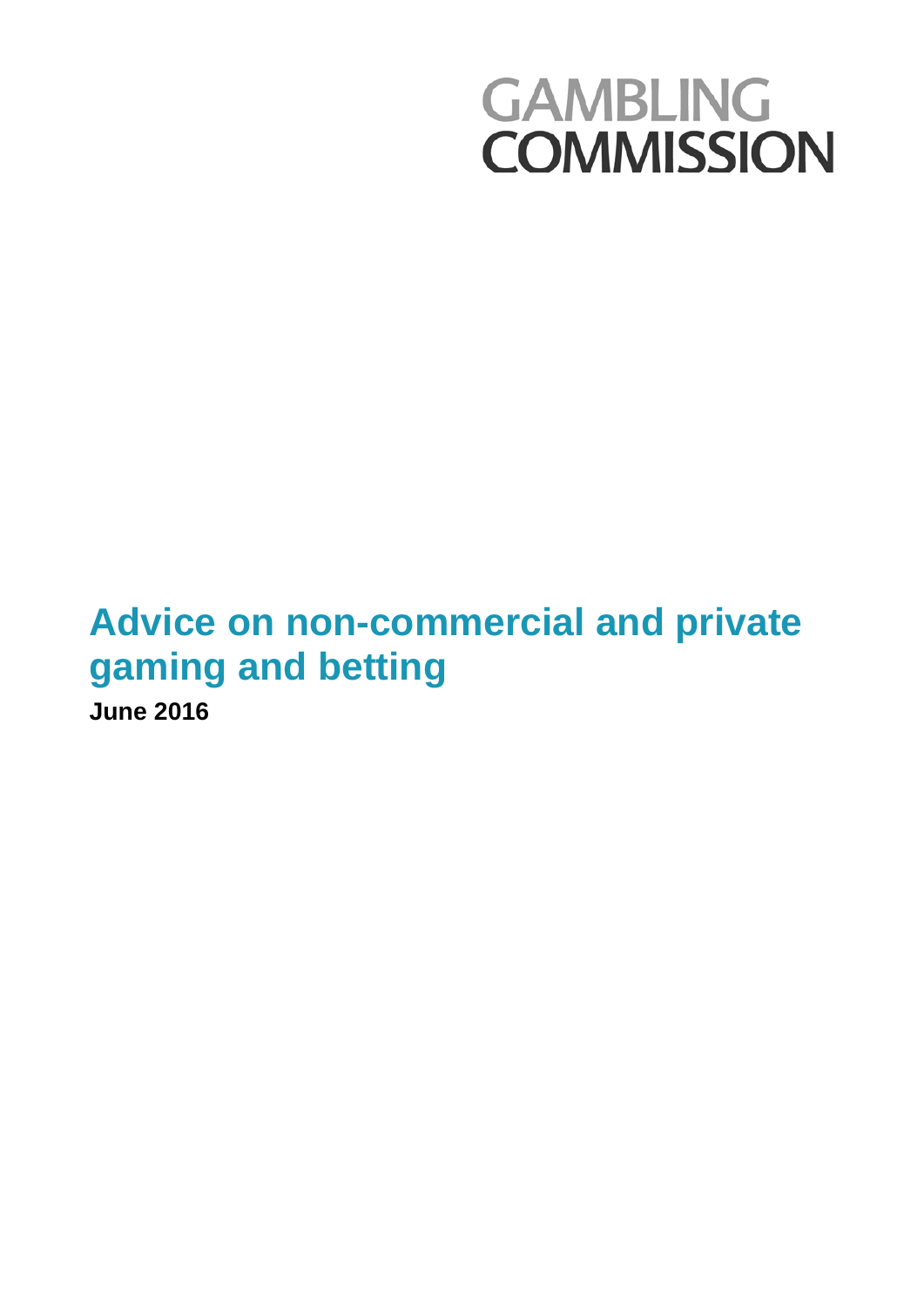## **Contents**

| <b>Introduction</b>                                                                                                                                                                         | 3                                  |
|---------------------------------------------------------------------------------------------------------------------------------------------------------------------------------------------|------------------------------------|
| <b>Defining non-commercial and<br/>private gaming and betting</b>                                                                                                                           | 3                                  |
| <b>Non-commercial prize gaming</b>                                                                                                                                                          | 4                                  |
| Non-commercial equal chance gaming                                                                                                                                                          | 5                                  |
| <b>Private gaming</b>                                                                                                                                                                       | 6                                  |
| <b>Non-commercial and private betting</b><br>Occasional use notices                                                                                                                         | 6<br>6                             |
| <b>Incidental lottery</b>                                                                                                                                                                   | 7                                  |
| Non-commercial 'casino night'<br>Non-commercial prize gaming<br>Non-commercial equal chance gaming<br>Private gaming                                                                        | 8<br>8<br>8<br>8                   |
| Non-commercial 'race night'<br>Non-commercial gaming<br>Incidental lottery<br>Non-commercial prize gaming<br>Non-commercial equal chance gaming<br>Occasional use notices<br>Private gaming | 9<br>9<br>9<br>9<br>10<br>10<br>10 |
|                                                                                                                                                                                             |                                    |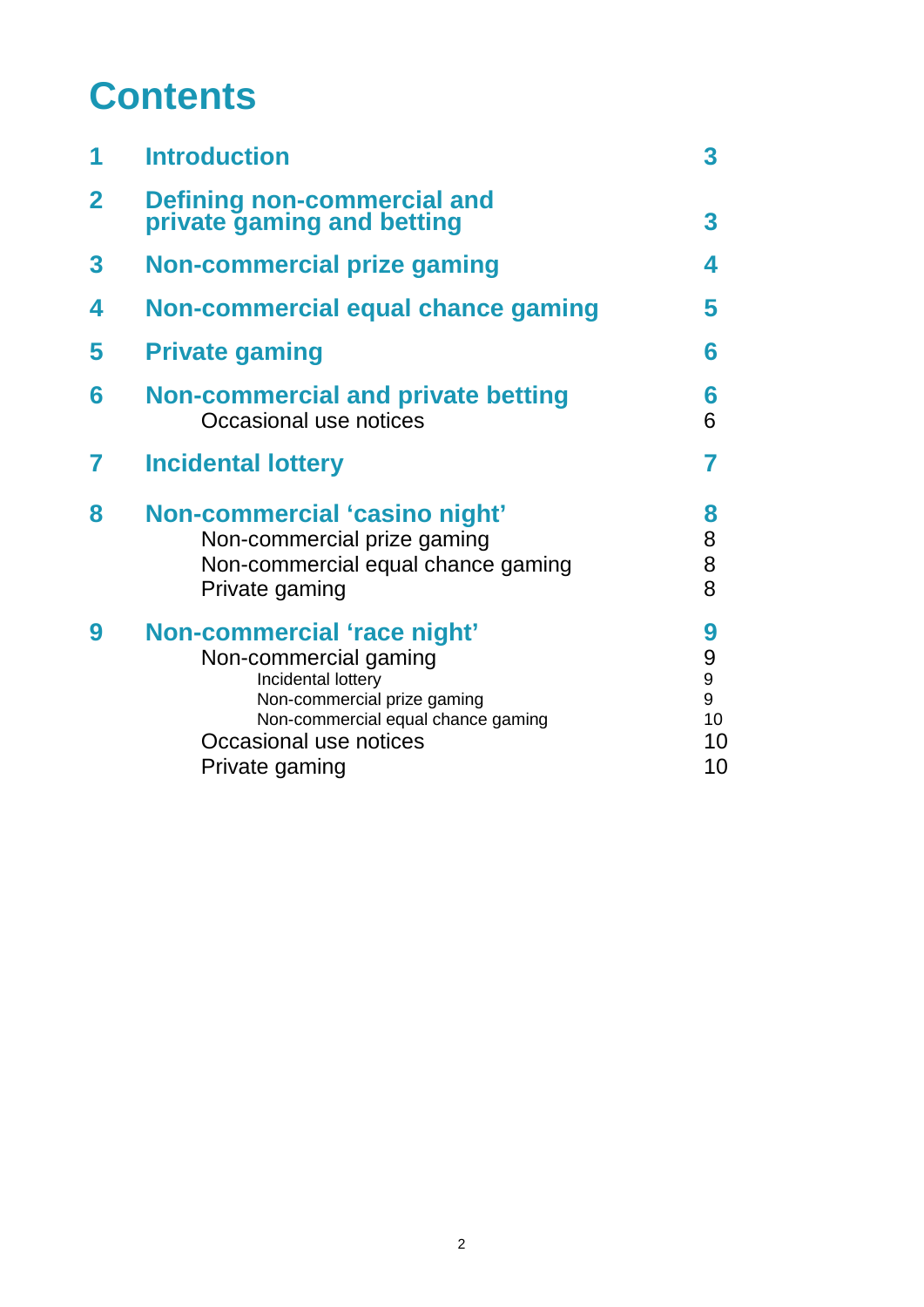## **1 Introduction**

- **1.1** This advice is designed to provide help to people planning to offer gambling at noncommercial or private events.
- **1.2** The rules governing non-commercial and private gaming and betting are complex and this advice is for guidance only. It is not a binding interpretation of the law and cannot cover every circumstance. Anyone intending to run events under these provisions should therefore refer to the Gambling Act 2005 (the Act) itself and, if necessary, seek independent legal advice to ensure that their plans conform to the law before proceeding.

## **2 Defining non-commercial and private gaming and betting**

- **2.1** The Act permits gambling without any specific permission under limited circumstances. In summary these are:
	- non-commercial gaming
	- private gaming and betting
	- incidental lotteries
	- private society lotteries
	- work lotteries
	- residents' lotteries
	- customer lotteries.
- **2.2** The Act allows non-commercial gaming, that is to say gaming which takes place at a noncommercial event, either as an incidental or principal activity at the event. Events are noncommercial if no part of the proceeds is for private profit or gain. The proceeds of such events may benefit one or more individuals if the activity is organised:
	- by, or on behalf of, a charity or for charitable purposes, or
	- to enable participation in, or support of, sporting, athletic or cultural activities.
- **2.3** For example, it would be possible to raise funds for an individual as long as the proceeds were for a wheelchair or to support a sporting endeavour. Additionally, popular events such as race nights or casino nights may be permitted if they comply with the regulations and profits go to a 'good cause'. More details about these can be found later in this document.
- **2.4** Section 297(3) of the Act defines **'**proceeds' of an event as:
	- the sums raised by the organisers (whether by way of fees for entrance or for participation, by way of sponsorship, by way of commission from traders, or otherwise) minus
	- amounts deducted by the organisers in respect of costs reasonably incurred in organising the event.
- **2.5** However, sums raised by other persons will not form part of the proceeds of the event and may be appropriated for private gain. An example would be refreshments provided at the event by an independent third party.
- **2.6** The Act identifies two types of permissible non-commercial gaming:
	- prize gaming (which must comply with the conditions set out in section 299 of the Act)
	- equal chance gaming (which must comply with the conditions set out in section 300 of the Act and the conditions prescribed in Regulations).
- **2.7** Gaming is private gaming provided it is equal chance gaming, there is no charge for participation and it takes place somewhere to which the public do not have access. That would include a workplace, for example. Domestic and residential gaming are subsets of private gaming where non-equal chance gaming is also allowed:
	- Domestic gaming is allowed without the need for permissions if: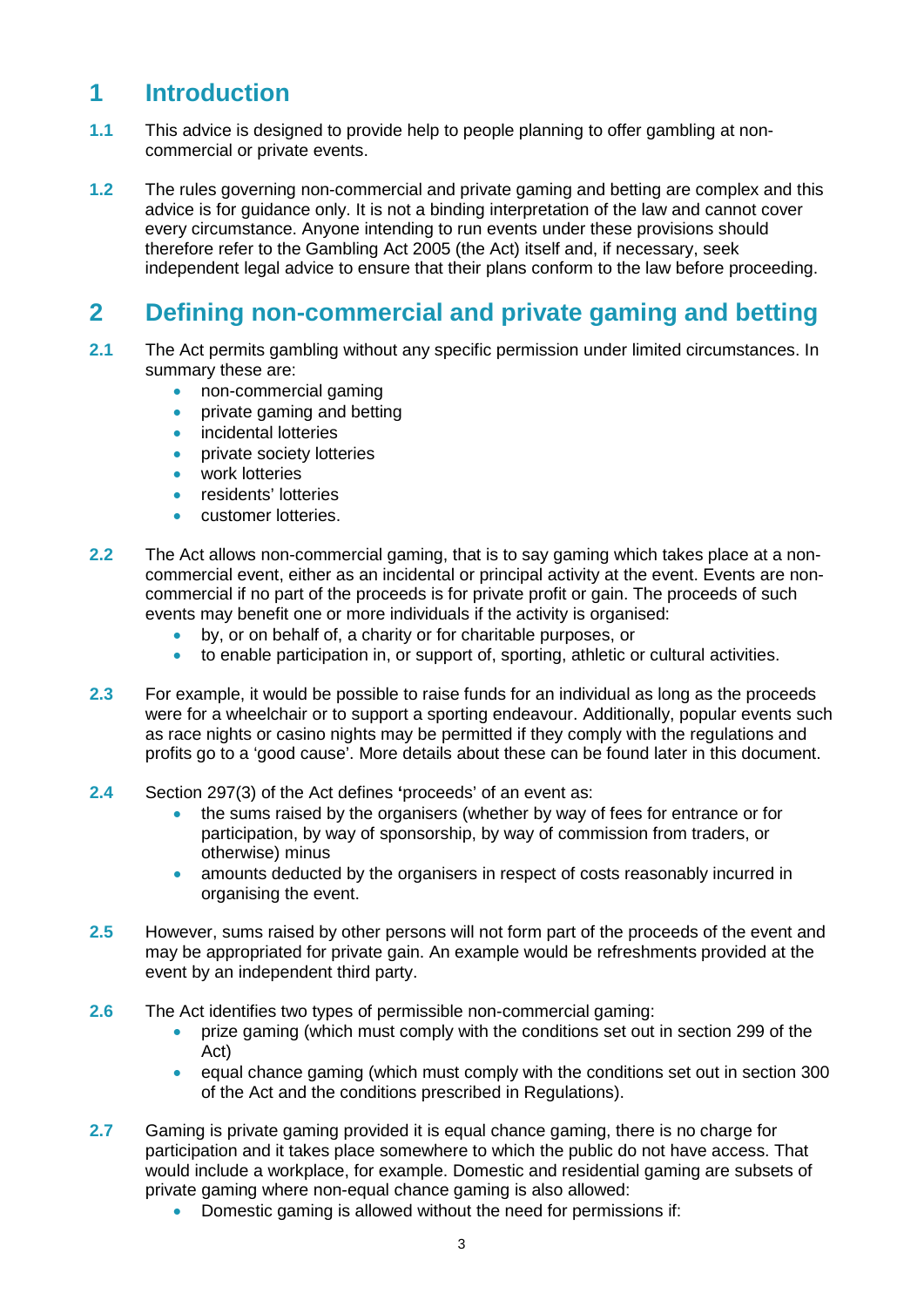- o it takes place in a private dwelling, and
- o it is on a domestic occasion
- Residential gaming is allowed when:
	- o it takes place in a hall of residence or hostel not administered in the course of a trade or business, and
	- o more than 50% of the participants are residents.
- **2.8** Betting is private if it is domestic betting or workers' betting. Domestic betting is a betting transaction made on premises in which each party to the transaction habitually resides. Workers' betting is where a betting transaction is made between persons who are employed by the same employer.
- **2.9** With regard to exempt lotteries, this advice addresses incidental lotteries only. If you would like further information about exempt lotteries in general, you are directed to the Gambling Commission's publication *[Organising small lotteries: Advice on lotteries that do not require](http://www.gamblingcommission.gov.uk/pdf/organising-small-lotteries.pdf)  [a licence or registration](http://www.gamblingcommission.gov.uk/pdf/organising-small-lotteries.pdf)*.
- **2.10** An incidental lottery is a lottery that is incidental to an event. The lottery must be promoted wholly for a purpose other than that of private gain, that is, the lottery can only be promoted for a charity or other 'good cause'. Examples may include a lottery held at a school fete or at a social event such as a dinner dance.

## **3 Non-commercial prize gaming**

- **3.1** Section 288 defines gaming as prize gaming if neither the nature nor size of a prize is determined by the number of people playing or the amount paid for or raised by the gaming. The prizes will be determined by the operator before play commences. This is distinct from normal commercial gaming where the stakes and participation fees paid by the players go to make up the available winnings.
- **3.2** There are no statutory limits on stakes, prizes, participation fees or other charges for noncommercial prize gaming. In addition, no licence, permit or other form of permission is required to operate this kind of gaming, provided that the statutory conditions are complied with.
- **3.3** The conditions for non-commercial prize gaming, set out in section 299 of the Act, are as follows:
	- All players must be told for what purpose the money raised from the gaming is going to be used (this must be something other than private gain), and the profits must be applied for a purpose other than private gain
	- The non-commercial event cannot take place on premises (other than a track) which hold a premises licence, nor on a track at a time when activities are being carried on in reliance on a premises licence, nor on premises at a time when activities are being carried on in reliance on a temporary use notice. There is nothing to stop such premises running charitable or other gambling events to raise money for good causes, but they should do so using the gambling permissions granted to them by their premises licence or temporary use notice. The one exception to this is that a non-commercial event can take place at a track or premises subject to a temporary use notice, provided no gambling activities are taking place in reliance on the licence or notice at the same time. This enables a track to be used for non-commercial gambling when races are not taking place
	- The gaming must be non-remote gaming. In other words, the authorisation can only apply to gaming which takes place at events, on premises, and for gaming in person.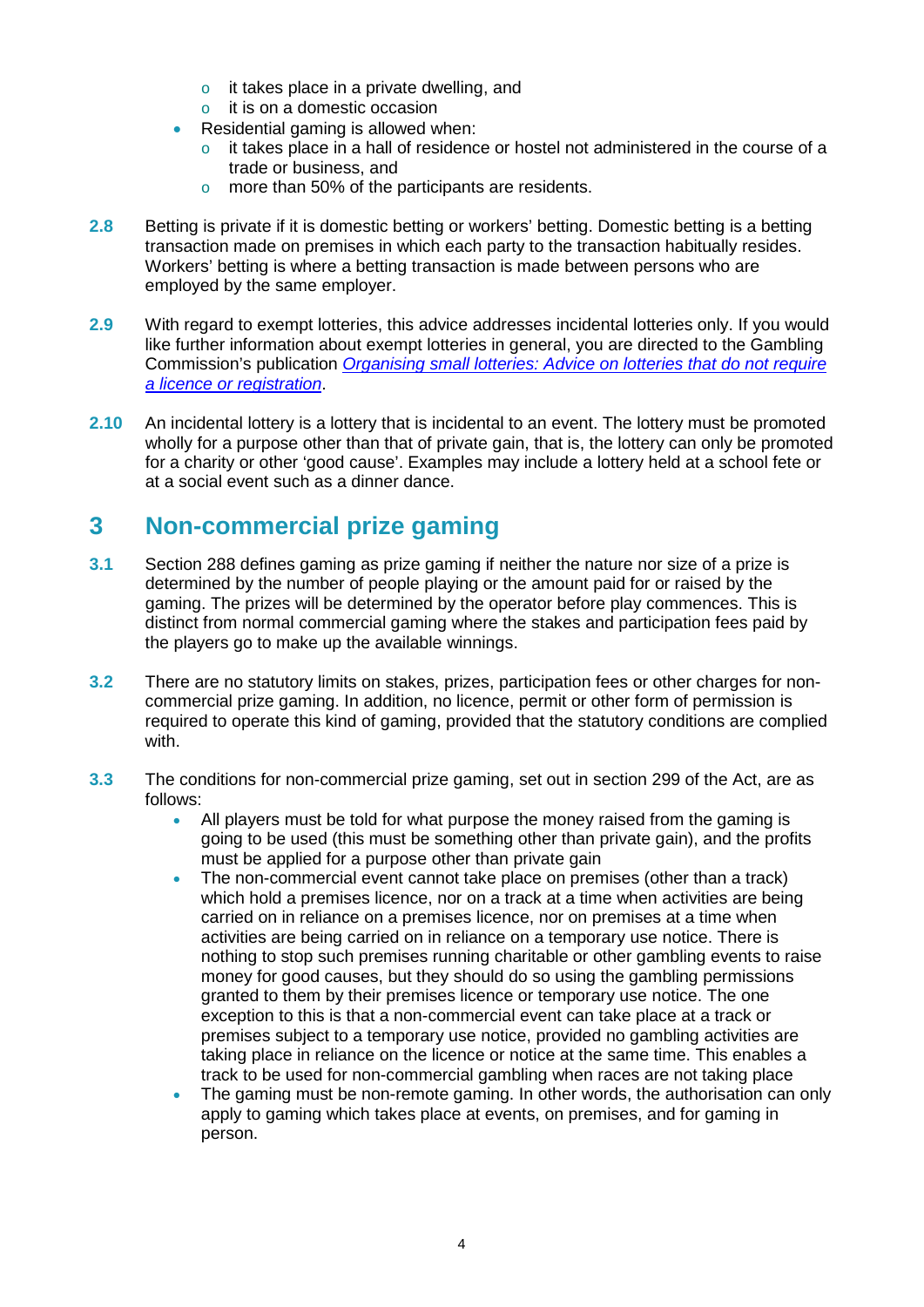- **3.4 '**Profits' in paragraph 3.3 above means:
	- total amounts:
		- o paid by way of stakes, or
		- o accruing to the person organising the gaming directly in connection with it minus:
		- amounts deducted by the person organising the gaming in respect of:
			- o the provision of prizes, or
			- $\circ$  other reasonable costs incurred in organising the gaming or providing facilities for the gaming.
- **3.5** A person commits an offence under section 301 of the Act if he or she uses any part of the profits from the gaming for purposes other than the specified non-commercial purpose. This includes permitting the profits to be used for other than the specified non-commercial purpose.

## **4 Non-commercial equal chance gaming**

- **4.1** Equal chance gaming is gaming where the chances are equally favourable to all participants and players are not competing against a bank (section 8 of the Act). This includes games such as poker or bingo. In non-commercial equal chance gaming, the charitable funds are usually raised through an entrance fee, participation fee, or through other payments related to the gaming.
- **4.2** The conditions for non-commercial equal chance gaming, set out in section 300 of the Act, are as follows:
	- All players must be told for what purpose the money raised from the gaming is going to be used (this must be something other than private gain), and the profits must be applied for that purpose
	- The gaming must also comply with regulations<sup>[1](#page-4-0)</sup> made, limiting:
		- o the maximum payment each player can be required to make to participate in all games at an event to £8
		- o the aggregate amount or value of prizes in all games played at an event to £600, although where an event is the final one of a series in which all of the players have taken part in another event of the series held on a previous day, a higher prize fund of up to £900 is permitted
	- The non-commercial event cannot take place on premises (other than a track) which hold a premises licence, nor on a track at a time when activities are being carried on in reliance on a premises licence, nor on premises at a time when activities are being carried on in reliance on a temporary use notice. There is nothing to stop such premises running charitable or other gambling events to raise money for good causes, but they should do so using the gambling permissions granted to them by their premises licence or temporary use notice. The one exception to this is that a non-commercial event can take place at a track or premises subject to a temporary use notice, provided no gambling activities are taking place in reliance on the licence or notice at the same time. This enables a track to be used for non-commercial gambling when races are not taking place
	- The gaming must be non-remote gaming. In other words, the authorisation can only apply to gaming which takes place at events, on premises, and for gaming in person.
- **4.3 '**Profits' in paragraph 4.2 above means:
	- total amounts:
		- o paid by way of stakes, or
		- $\circ$  otherwise accruing to the person organising the gaming directly in connection with it, minus

<span id="page-4-0"></span> $1$  SI 2007 No. 2041: The Gambling Act 2005 (Non-Commercial Equal Chance Gaming) Regulations 2007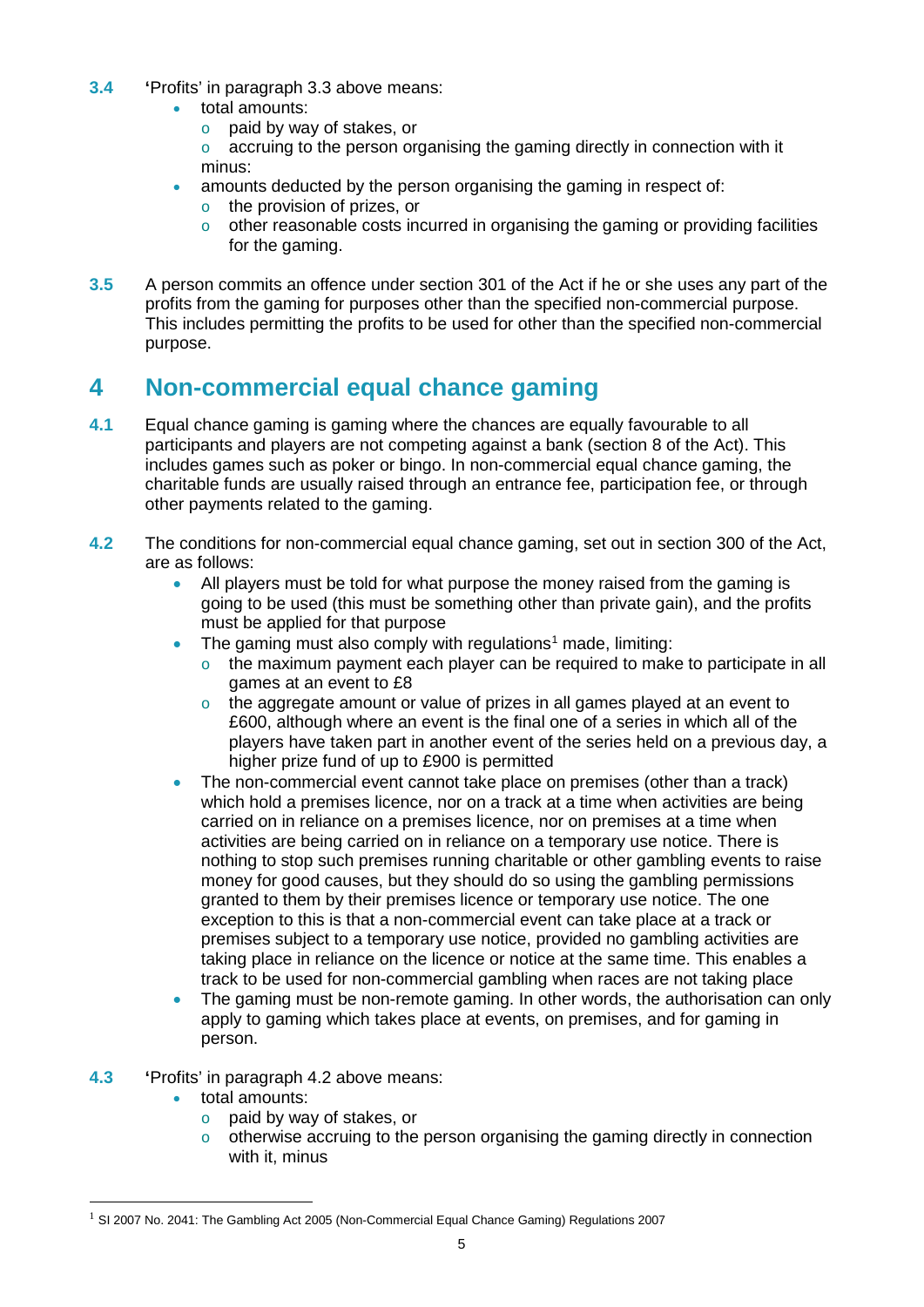- amounts deducted by the person organising the gaming in respect of:
	- o the provision of prizes, or
	- o other reasonable costs incurred in organising the gaming or providing facilities for the gaming.
- **4.4** A person commits an offence under section 301 of the Act if he or she uses any part of the profits from the gaming for purposes other than the specified non-commercial purpose. This includes permitting the profits to be used for other than the specified non-commercial purpose.

## **5 Private gaming**

- **5.1** Gaming is only private gaming if it occurs in a place to which the public does not have access (normally a private dwelling, hostel, hall of residence or similar establishment). No charge may be made for participation in private gaming (and this includes an entrance fee or other charge for admission), nor may any amounts be deducted from stakes or prizes. No profits can be made from private gaming, irrespective of how the organiser intends to use those profits.
- **5.2** Private gaming is restricted to equal chance gaming (poker or bingo, for example), except where it is domestic or residential gaming.
- **5.3** Private gaming can potentially take place on commercial premises in circumstances where a members' club hires a room in, for example, a pub or hotel for a private function where equal chance gaming only is played. However, organisers would need to scrutinise very carefully the arrangements put in place to make sure that the particular area of the pub, hotel or other venue in which the gaming takes place is not, on the occasion of the private function, a place to which the public have access and that those participating are not selected by a process which means that, in fact, they are members of the public rather than members of the club. The law in this area is complex and organisers are strongly advised to seek their own legal advice before organising events of this nature.
- **5.4** Organisers should particularly note that it is a condition of private gaming that no charge (by whatever name called) is made for participation and the Act makes it clear that a deduction from or levy on sums staked or won by participants in gaming is a charge for participation in the gaming. It is irrelevant whether the charge is said to be voluntary or compulsory, particularly if customers are prevented from playing if they do not make the "voluntary" donation, or there is strong peer pressure to make the donation.
- **5.5** Organisers should also note that people joining a club to attend and take part in a "private" event are likely to still be regarded as members of the public, particularly if "club membership" is acquired only a short time before the event, and in order to attend the event. The courts will not readily allow "membership" status to be abused in order to circumvent the law in this way.

## **6 Non-commercial and private betting**

**6.1** The Act also says that betting is private if it is domestic betting or workers' betting. Domestic betting is a betting transaction made on premises in which each party to the transaction habitually resides. Workers' betting is where a betting transaction is made between persons who are employed by the same employer. A person does not commit an offence under section 33 or 37 of the Act if he or she provides facilities for private betting.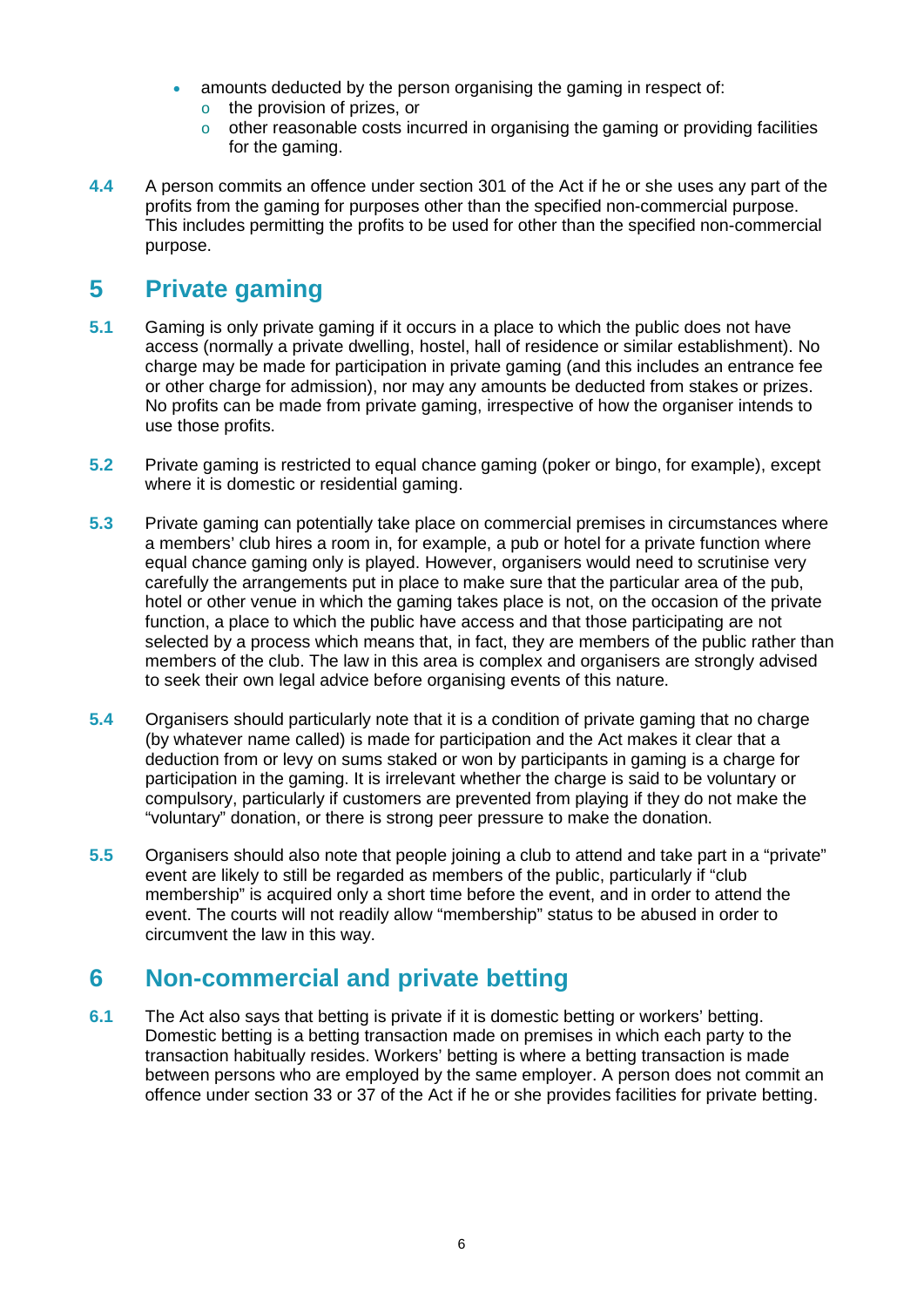#### Occasional use notices

- **6.2** Section 39 of the Act provides that where there is betting on a track on eight days or fewer in a calendar year, betting may be permitted by an occasional use notice (OUN), without the need for a full premises licence.
- **6.3** While tracks are normally thought of as permanent racecourses, the meaning of 'track' in the Act covers not just horse racecourses or dog tracks, but also any other premises on any part of which a race or other sporting event takes place, or is intended to take place (see section 353(1) of the Act). This could include football grounds, cricket grounds, golf courses and the like.
- **6.4** This also means that land which has a number of uses, one of which fulfils the definition of a track, can qualify for the OUN provisions (for example, agricultural land on which a pointto-point meeting takes place). Land used temporarily as a track can qualify, provided races or sporting events take place or will take place there. The track need not be a permanent fixture.
- **6.5** The intention of OUNs is to permit licensed betting operators to use tracks for short periods for conducting betting, where the event upon which the betting is to take place is of a temporary, infrequent nature. OUNs dispense with the need for a betting premises licence for the track in these circumstances. OUNs can also potentially be used to facilitate betting at non-commercial or charity events.
- **6.6** It should be noted that betting operators cannot provide gaming machines at tracks by virtue of an OUN.
- **6.7** Non-commercial, fund raising race nights can be run as betting events at sporting venues under the authority of an OUN, whether or not the sporting event on which the bets are taken is held at that venue. The sporting event on which the bets are or will be taken also need not be taking place at the same time as the betting under the OUN.
- **6.8** An OUN must be sent in writing to the relevant local authority in advance of the event and be copied to the chief officer of police for the area in which the venue is located (or, in Scotland, the chief constable of the police force for the area) and specify a day on which it is to have effect. OUNs must be given for each day on which they are to have effect and must be given by the person responsible for the administration of events on the track or the occupier of the track.
- **6.9** No more than eight OUNs may be issued in a calendar year (that is, for a total of eight days per calendar year), in respect of any one venue. OUNs may be given for consecutive days, so long as the overall limit of eight days is not exceeded in the calendar year.

## **7 Incidental lottery**

- **7.1** In simple terms, a lottery is a form of gambling that has three essential elements:
	- payment is required to participate
	- one or more prizes are awarded
	- those prizes are awarded by chance.

This is set out more formally in the Act (section 14), which defines two types of lottery  $- a$ simple lottery and a complex lottery.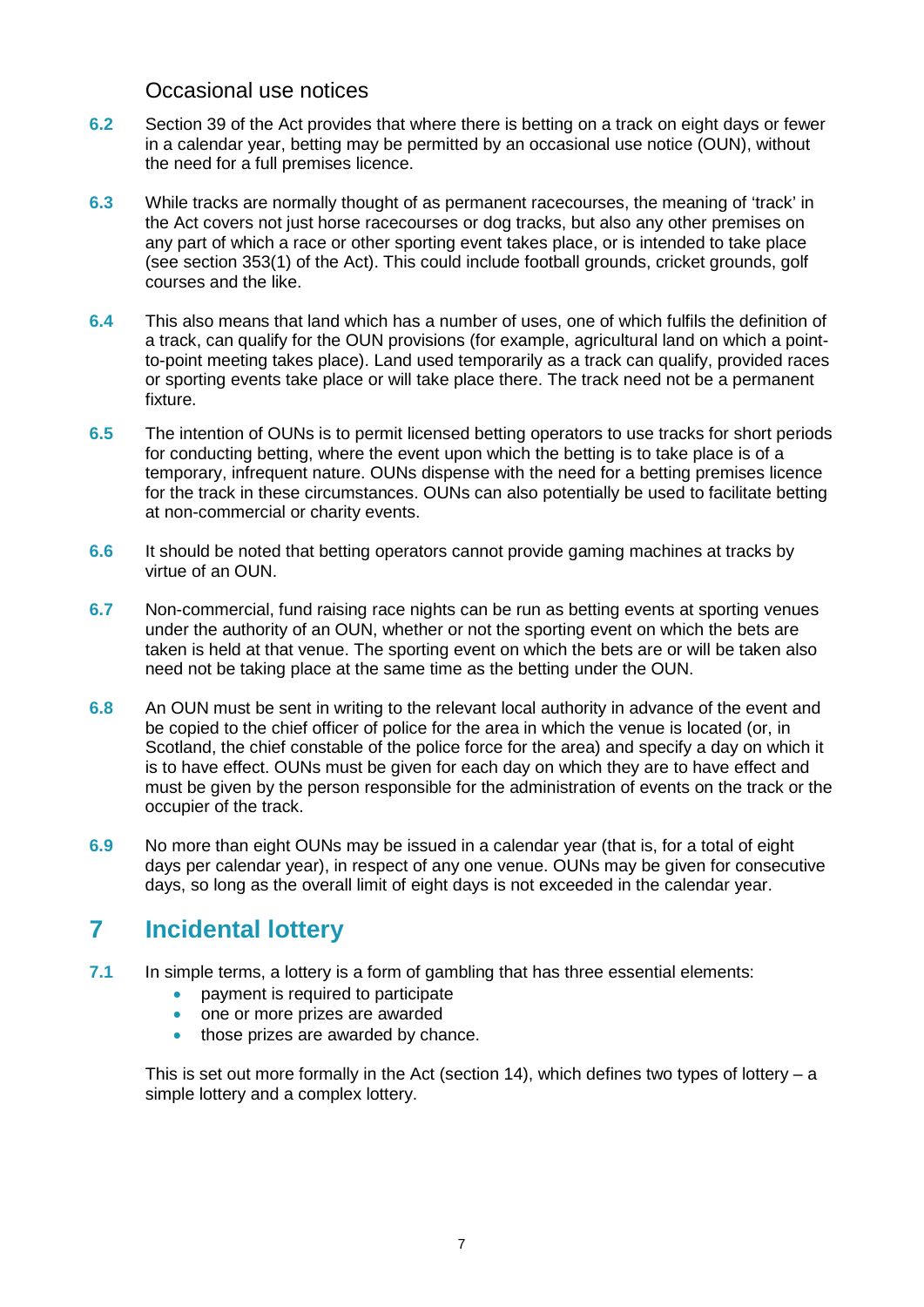- **7.2** Incidental lotteries are described in paragraph 2.10 and must comply with the conditions set out in Schedule 11 to the Act and related Statutory Instruments<sup>[2](#page-7-0)</sup>, including the following:
	- the promoters must not deduct from the proceeds of the lottery more than the prescribed amount in respect of the cost of the prizes (currently £500), irrespective of their actual cost. Other prizes may be donated to the lottery and there is no maximum limit on the value of donated prizes.
	- the promoters must not deduct from the proceeds of the lottery more than the prescribed amount in respect of the costs incurred in organising the lottery (currently £100), irrespective of the amount of the costs incurred
	- the arrangements for the lottery must not involve a rollover of prizes from one lottery to another
	- tickets can only be sold at the location and during the event. The results of the lottery can be drawn at the event or after it has finished. It is recommended that the organisers of the lottery make it clear to participants when the result of the lottery will be decided.
- **7.3** The incidental lottery must be promoted wholly for a purpose other than that of private gain, that is, the lottery can only be promoted for a charity or other 'good cause'.
- **7.4** If you would like further information about other exempt lotteries, you are directed to the Gambling Commission's publication *Organising small lotteries: Advice on lotteries that do not require a licence or registration (April 2016)*.

## **8 Non-commercial 'casino night'**

- **8.1** A non-commercial casino night is an event where participants stake money on casino-style games, such as poker or roulette, at a non-commercial event, where none of the money the organisers raise from the event is used for private gain.
- **8.2** Apart from reasonable costs, proceeds (including any entrance fees, sponsorship, the difference between stakes placed and payout made):
	- must not be used for private gain
	- must all be given to a good cause.

Reasonable costs would include costs incurred by providing the prizes. If third parties are selling goods or services at the event, for example if someone is selling refreshments, this does not count as money raised for the charity or good cause and can be retained by that third party.

- **8.3** A non-commercial casino night can be run without a licence, or any other form of permission, providing the operation of the gaming falls into one of the three categories discussed below.
- **8.4** Organisers should note that, under the Act, it is illegal to organise a *commercial* casino night outside of a licensed casino. As the law stands, only the holder of a valid non-remote casino operating licence can apply to a licensing authority for a temporary use notice (TUN) in respect of other premises to offer gaming on a commercial basis, and then only in respect of equal chance gaming organised on a tournament basis with a single overall winner<sup>[3](#page-7-1)</sup>.

### Non-commercial prize gaming

**8.5** Casino nights can be held as non-commercial prize gaming. The players must be told what good cause will benefit from the profits of the gaming before placing a bet. The prizes must

<span id="page-7-0"></span> $^2$  The Gambling Act 2005 (Incidental Lotteries) Regulations 2016 (SI 2016 No 239) and The Legislative Reform (Exempt Lotteries) Order 2016 (SI 2016 No 124)

<span id="page-7-1"></span><sup>3</sup> SI 2007 No 3157: The Gambling Act 2005 (Temporary Use Notices) Regulations 2007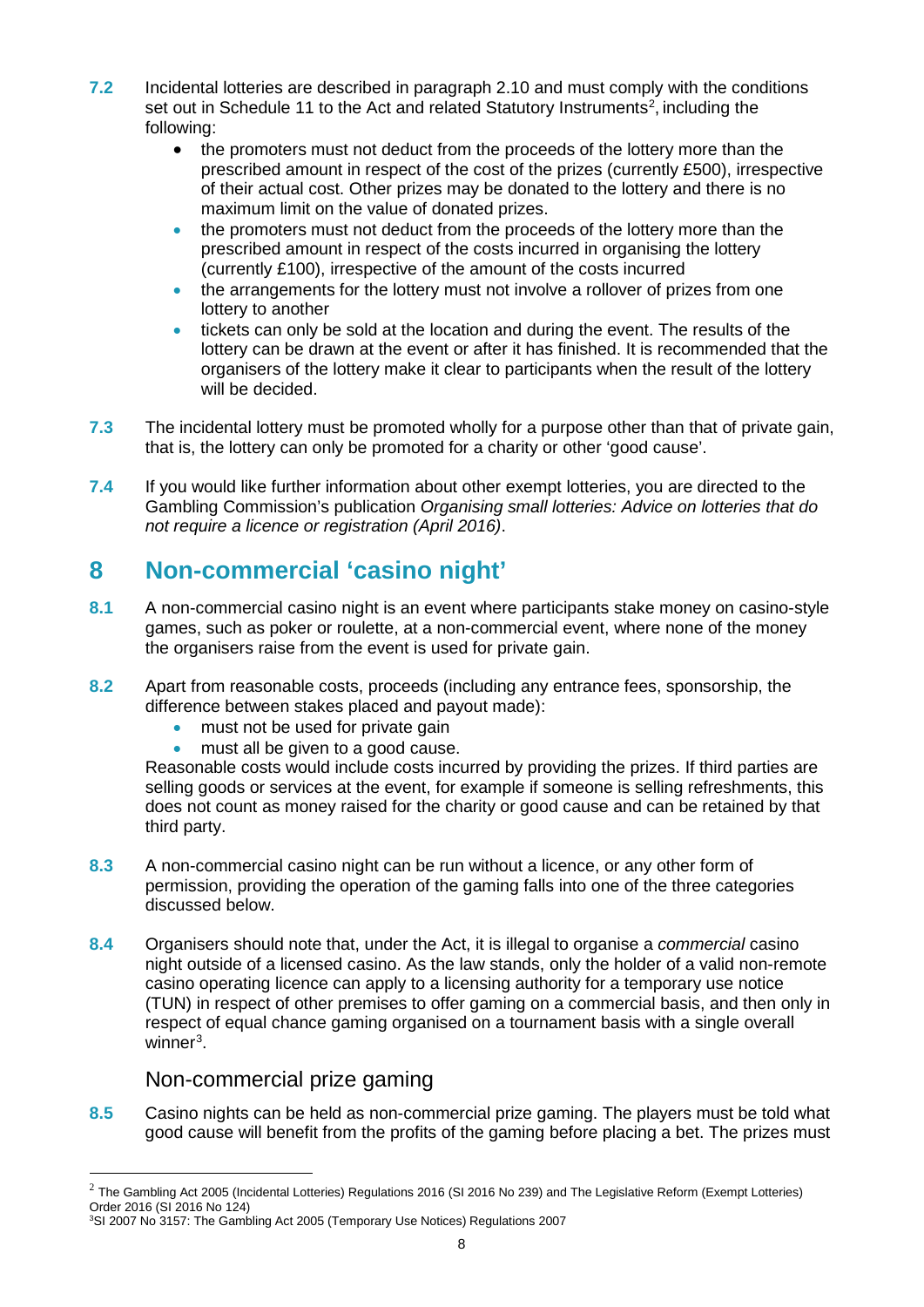be advertised in advance and must not depend on the number of people playing or the stakes raised. In non-commercial prize gaming, the casino gaming determines the individual winner or winners, for example by counting who has the most casino chips at a set time. The winners are then awarded the prizes that have been advertised in advance.

#### Non-commercial equal chance gaming

**8.6** Casino nights can also be run as non-commercial equal chance gaming. Equal chance gaming is gaming where the chances are equally favourable to all participants and players are not competing against a bank. In non-commercial equal chance gaming, the charitable funds are usually raised through an entrance fee, participation fee, or through other payments related to the gaming. The maximum amount that a player may be charged is £8 per day (this includes entrance or participation fees, stakes and any other payments in relation to the gaming). Organisers must ensure that the total amount paid out in prizes remains below £600 in total across all players. However, where an event is the final one of a series in which all of the players have taken part in another event of the series held on a previous day, a higher prize fund of up to £900 is allowed.

#### Private gaming

- **8.7** A casino night may also be run under the private gaming provisions in the Act. Private gaming may only occur in a place to which the public does not have access (normally a private dwelling, hostel, hall of residence or similar establishment). No charge may be made for participation in private gaming (and that includes an entrance fee or other charge for admission), nor may any amounts be deducted from stakes or prizes. No profits can be made from private gaming, irrespective of how the organiser intended to use those profits and, thus, even if intended for charitable purposes.
- **8.8** Private gaming is restricted to equal chance gaming (poker, for example), except where it is domestic or residential gaming.
- **8.9** Private gaming can potentially take place on commercial premises in circumstances where a members' club hires a room in, for example, a pub or hotel for a private function where equal chance gaming only is played. However, organisers would need to scrutinise very carefully the arrangements put in place to make sure that the particular area of the pub, hotel or other venue in which the gaming takes place is not, on the occasion of the private function, a place to which the public have access and that those participating are not selected by a process which means that, in fact, they are members of the public rather than members of the club. The law in this area is complex and organisers are advised to seek their own legal advice before organising events of this nature.
- **8.10** Organisers should particularly note that it is a condition of private gaming that no charge (by whatever name called) is made for participation and the Act makes it clear that a deduction from or levy on sums staked or won by participants in gaming is a charge for participation in the gaming. It is irrelevant whether the charge is said to be voluntary or compulsory, particularly if customers are prevented from playing if they do not make the "voluntary" donation, or there is strong peer pressure to make the donation.
- **8.11** Organisers should also note that people joining a club to attend and take part in a "private" event are likely to still be regarded as members of the public, particularly if "club membership" is acquired only a short time before the event, and in order to attend the event. The courts will not readily allow "membership" status to be abused in order to circumvent the law in this way.

### **9 Non-commercial 'race night'**

**9.1** 'Race nights' are permitted for charitable purposes. However, in some circumstances, they can only be undertaken by a licensed betting operator and after the premises owner has notified the local authority.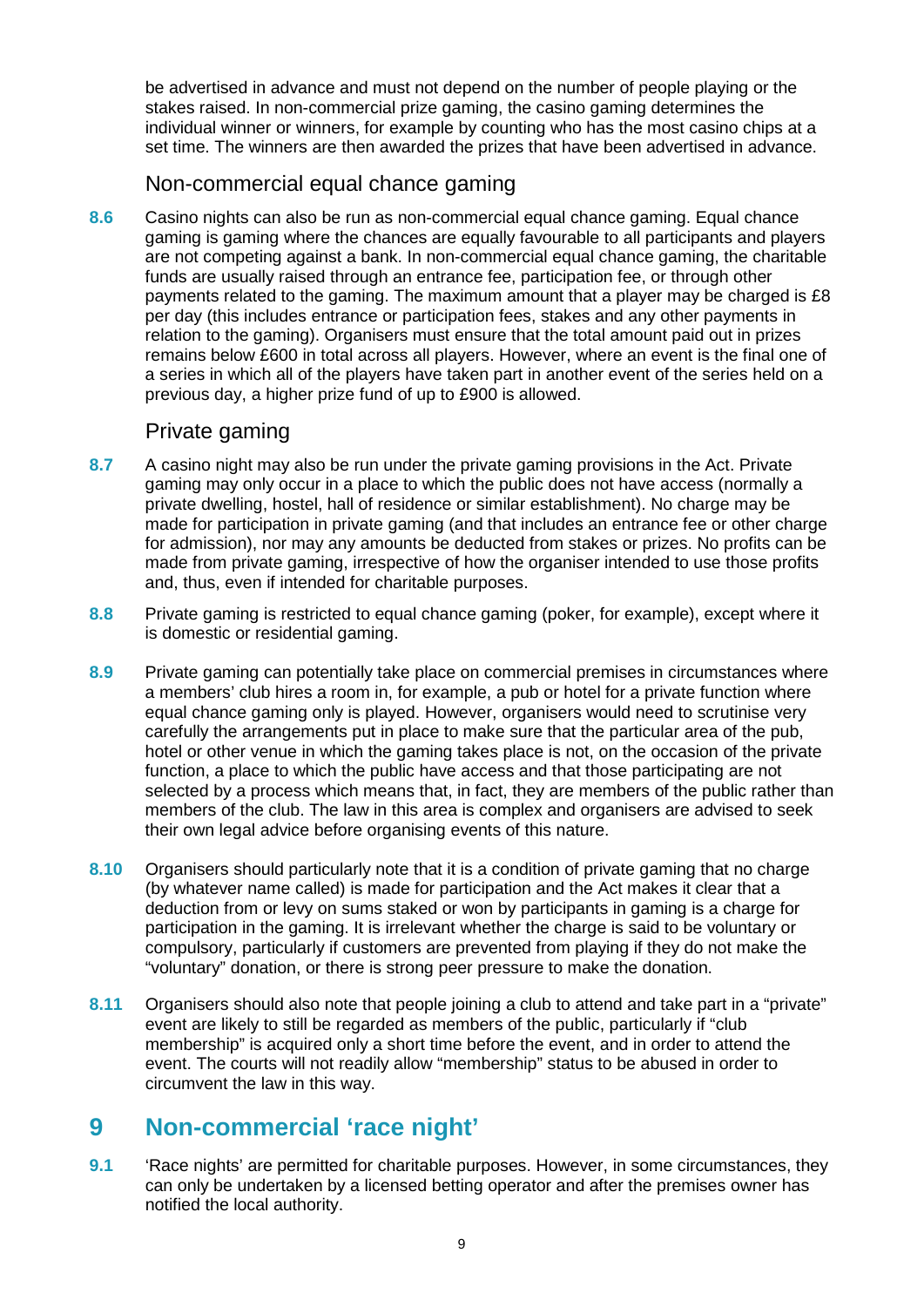- **9.2** A non-commercial race night is an event where participants stake money on the outcome of live, recorded or virtual races. The money the organisers raise from the event is called the proceeds.
- **9.3** Apart from reasonable costs, proceeds (including any entrance fees, sponsorship, the difference between stakes placed and payout made):
	- must not be used for private gain
	- must all be given to a good cause.

Reasonable costs would include costs reasonably incurred, for example by providing any prizes and for betting slips. If third parties are selling goods or services at your event, for example if someone is selling refreshments, this does not count as money raised for the charity or good cause and can be retained by that third party.

**9.4** Broadly there are three types of race nights which can be organised for charitable purposes.

#### Non-commercial gaming

- **9.5** The first type of race night occurs where the selection of a 'horse' by a participant is totally dependent on chance, and where no 'odds' or 'form' are available to assist the gambler's selection. An example would be the use of archive films of horseracing without revealing the details of each race.
- **9.6** Such nights can be run without a licence, or any other form of permission, providing the operation of the gaming falls into one of the three categories discussed below.

#### **Incidental lottery**

- **9.7** It is possible to operate a race night as an incidental lottery<sup>[4](#page-9-0)</sup>. An incidental lottery is a lottery that is incidental to an event. The lottery must be promoted wholly for a purpose other than that of private gain, that is, the lottery can only be promoted for a charity or other 'good cause'.
- **9.8** There are no limits on the amount that players may be charged to participate in an incidental lottery, but no more than £500 may be deducted from the proceeds of the lottery for the cost of prizes, which may be in cash or in kind. Other prizes may be donated to the lottery and there is no maximum limit on the value of donated prizes. No more than £100 may be deducted from the proceeds in respect of the expenses incurred in organising the lottery. The organisers can only sell tickets during and at the event and the results of the lottery can be drawn at the event or after it has finished. It is recommended that the organisers of the lottery make it clear to participants when the result of the lottery will be decided. The lottery cannot involve a rollover of prizes from one lottery to another.
- **9.9** An example of a 'race night' run as an incidental lottery is where a 'horse' is picked at random for each paying customer, who is then awarded a prize if the horse 'wins' the race.

#### **Non-commercial prize gaming**

**9.10** Race nights can be held as non-commercial prize gaming. The players must be told what good cause will benefit from the profits of the gaming. The prizes must be advertised in advance and must not depend on the number of people playing or the stakes raised. In non-commercial prize gaming, the 'race' determines the individual winner or winners, for example, those who have paid are allocated or select a named horse in the race. The winners are then awarded the prizes that had been advertised in advance.

<span id="page-9-0"></span> $\overline{a}$ <sup>4</sup> Incidental lotteries must comply with conditions set out in Schedule 11 to the Act, The Gambling Act 2005 (Incidental Lotteries) Regulations 2016 (SI 2016 No 239) and The Legislative Reform (Exempt Lotteries) Order 2016 (SI 2016 No 124).